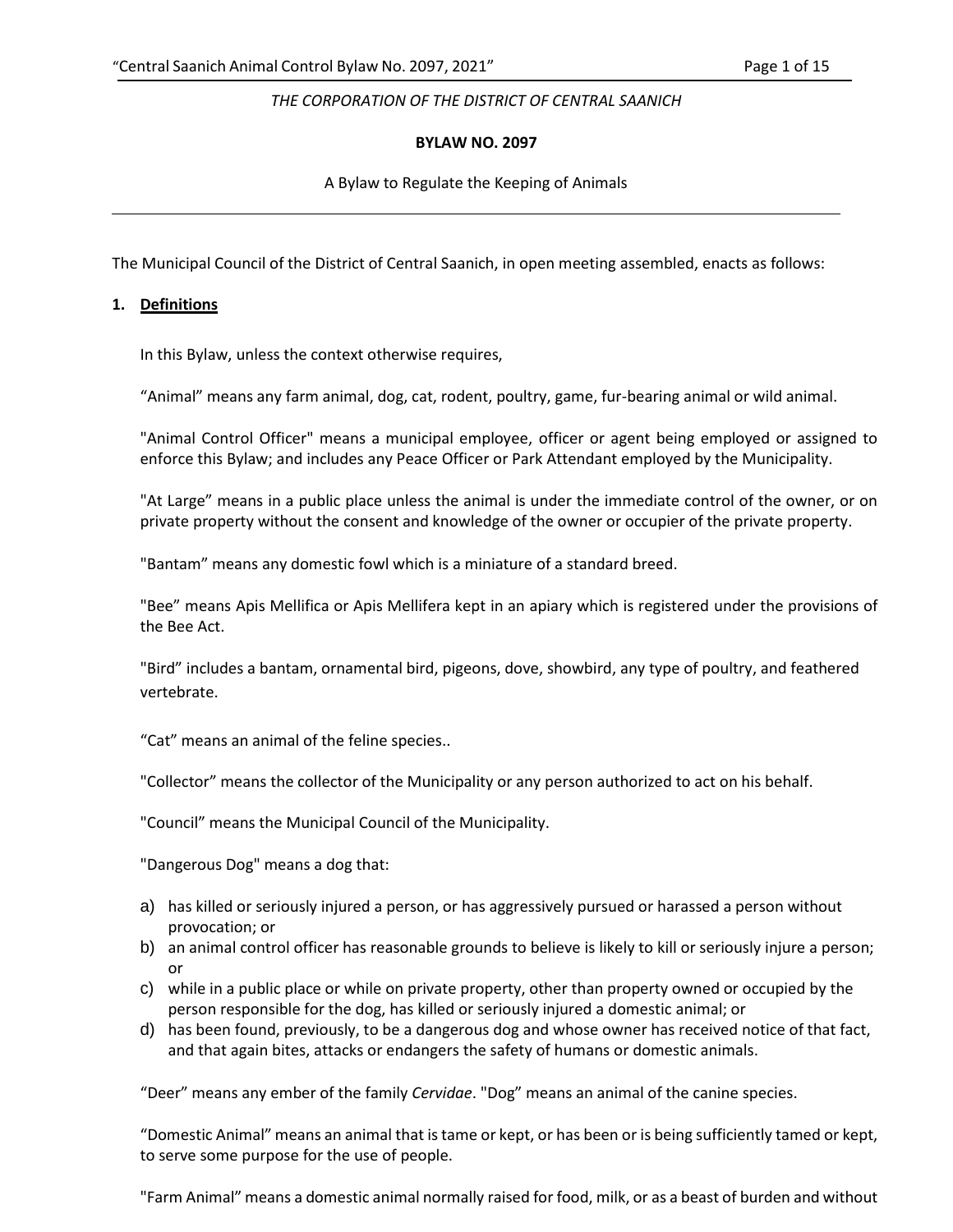limiting the generality of the foregoing, includes: horse, mule, ass, swine, sheep, goat, llama, alpaca, game, cattle or oxen.

"Fur-bearing Animal" means any animal kept or raised for the purpose of commercial fur production and without limiting the generality of the foregoing, includes: fox, mink, marten, nutria, skunk, fisher and chinchilla.

"Game" means game as defined in the *Game Farm Act*.

"Guide Dog" means a dog used by a visually impaired or otherwise disabled person to avoid hazards and includes a guide animal as defined in the *Guide Animal Act*, and a dog being trained to become a guide dog under the auspices of the Canadian Guide Dogs for the Blind B.C. Branch or a successor organization.

"Highway" includes a street, road, lane, bridge, viaduct and any other way open to public use, other than a private right of way on private property.

"Kennel" means any building or structure in which more than four dogs are kept or harboured, but does not include the Pound, veterinary medical clinics, pet care establishments and pet stores.

"Killing Snare" means a snare that is designed to capture the animal for which it is set by the neck. "Killing

Trap" means any trap or trap set that is designed to kill an animal.

"Licence Year" means from January 1st of one year to December 31st of the same year.

"Municipality" means in accordance with the context, either the area incorporated as the District of Central Saanich or the Corporation of the District of Central Saanich.

"Ornamental Bird" means any bird which is normally kept in a cage or aviary, primarily as a show or decorative bird and not for food or egg production and without limiting the generality of the foregoing, includes: canaries, budgies, mynah birds, parrots, cockatoos and ornamental pheasants.

"Owner" includes every person who owns, possesses, or harbours an animal or bird or who has control, care, or custody of it, and includes a person who provides care or sustenance to a cat for a period of sixty (60) days or longer.

"Person" includes firm or corporation.

"Pigeon" means all birds of the species Columbidae, including doves.

"Poultry" means all birds or fowl normally raised for food or egg production, and without limiting the generality of the foregoing, includes: chickens, bantams, artificially reared grouse, partridge, pheasant, quail, turkeys, guinea fowl, pigeons, ducks, ptarmigan, ostrich, emus and geese.

"Pound" means the premises for the time being used by the Municipality for the detention and impounding of animals and birds.

"Poundkeeper" means the person or persons appointed or contracted with from time to time by the Council to carry out the duties of Pound Operator and includes an Animal Control Officer.

"Pound Boarding Fee" means the standard pound boarding fee for animals or birds at the time of seizure.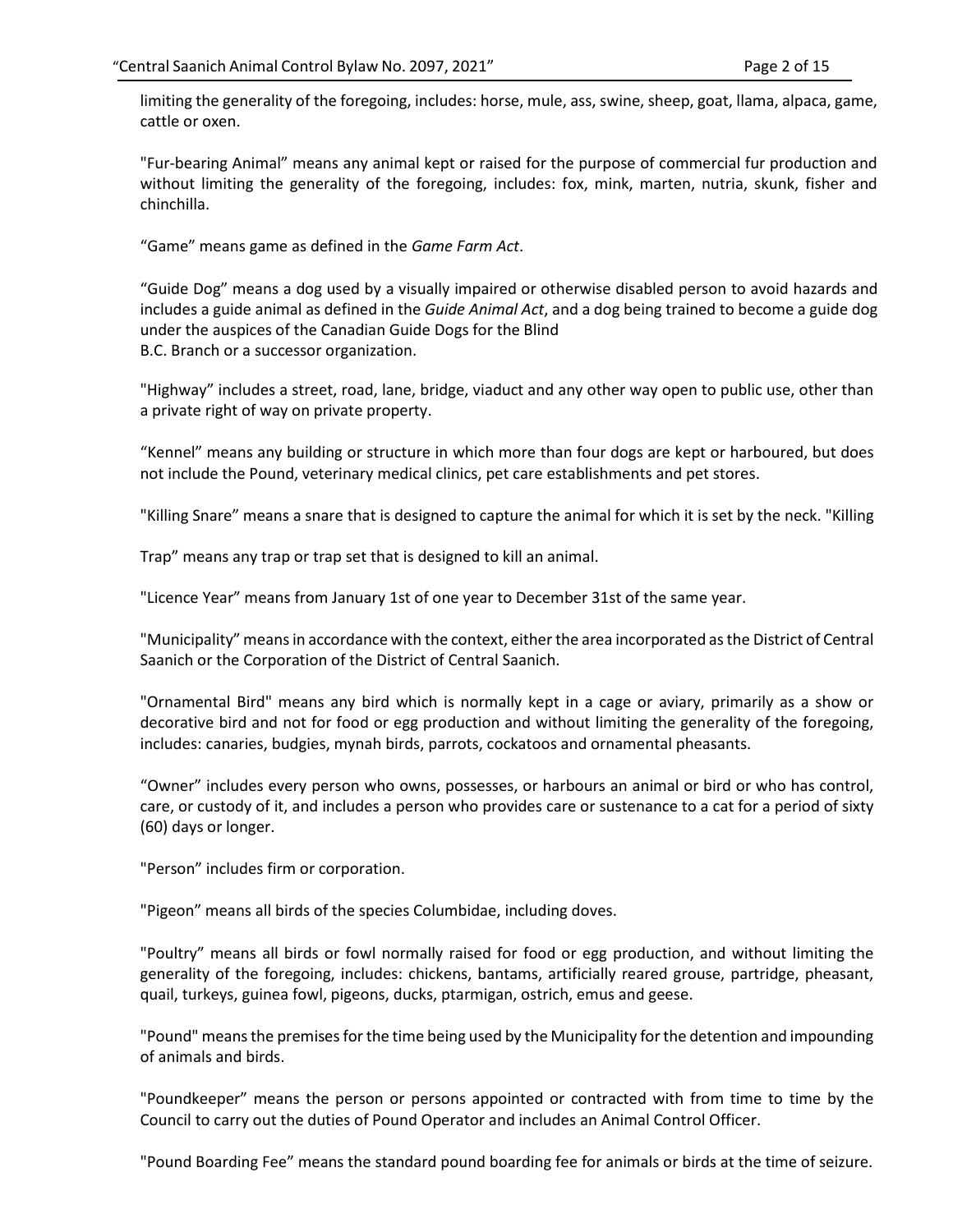"Public Beach" shall mean public land except land included in a highway, within 75 metres (250 feet) of any lake or within 75 metres (250 feet) above the high water mark or any body of salt water.

"Pygmy Marmoset" means a primate of the species Callithrix pygmaea. "Rabbit" means any member of

the family *Leporidae*.

"Raccoon" means any member of the family *Procyonidae*.

"Recognized Registering Organization" means Cat Fanciers' Association (CFA), American Cat Fanciers' Association (ACFA), The International Cat Association (TICA), or Canadian Cat Association (CCA).

"Rodent" means all forms of rodent (except those defined as fur-bearing animals in this Bylaw) kept as pets and without limiting the generality of the foregoing, include: rabbits, mice, hamsters, guinea pigs, gerbils, ferrets and rats.

"Squirrel" means any member of the family *Sciuridae*.

"Sterilized" in relation to an animal means spayed or neutered by a veterinarian, as evidenced by a certificate signed by that veterinarian or by an animal adoption agency.

"Veterinarian" means a person licensed to practice veterinary medicine in the Province of British Columbia.

"Wild Animal" means any animal or reptile ferae naturae, kept for any purpose other than commercial fur production and includes such animals or reptiles born in captivity.

"Zone" means Zone as provided by the Land Use Bylaw.

# **2. General Control of Animals**

## **2.1 General**

No person shall keep, harbour or permit, allow or suffer to be kept or harbored on any property owned, occupied or controlled in any way by such person any animals, birds, or bees except in accordance with the provisions of this Bylaw, and subject to the zoning Bylaw currently in force within the Municipality.

## **2.2 Nuisance**

- (a) Except in an Agriculture Zone, no person shall keep, harbour or permit, allow or suffer to be kept or harbored on any property owned, occupied or controlled in any way by such person any animal, bee or bird which disturbs or tends to disturb, the quiet, peace, rest, enjoyment, comfort or convenience of the neighborhood in which the animal, bee or bird is kept or harbored or of persons in the vicinity of such animal, bee or bird.
- (b) No person shall allow or suffer conditions on any property owned, occupied or controlled in any way by such person which may provide conditions or habitat for animals or birds that creates activity which disturbs or tends to disturb, the quiet, peace, rest, enjoyment, comfort or convenience of the neighborhood

## **2.3 Care of Animals**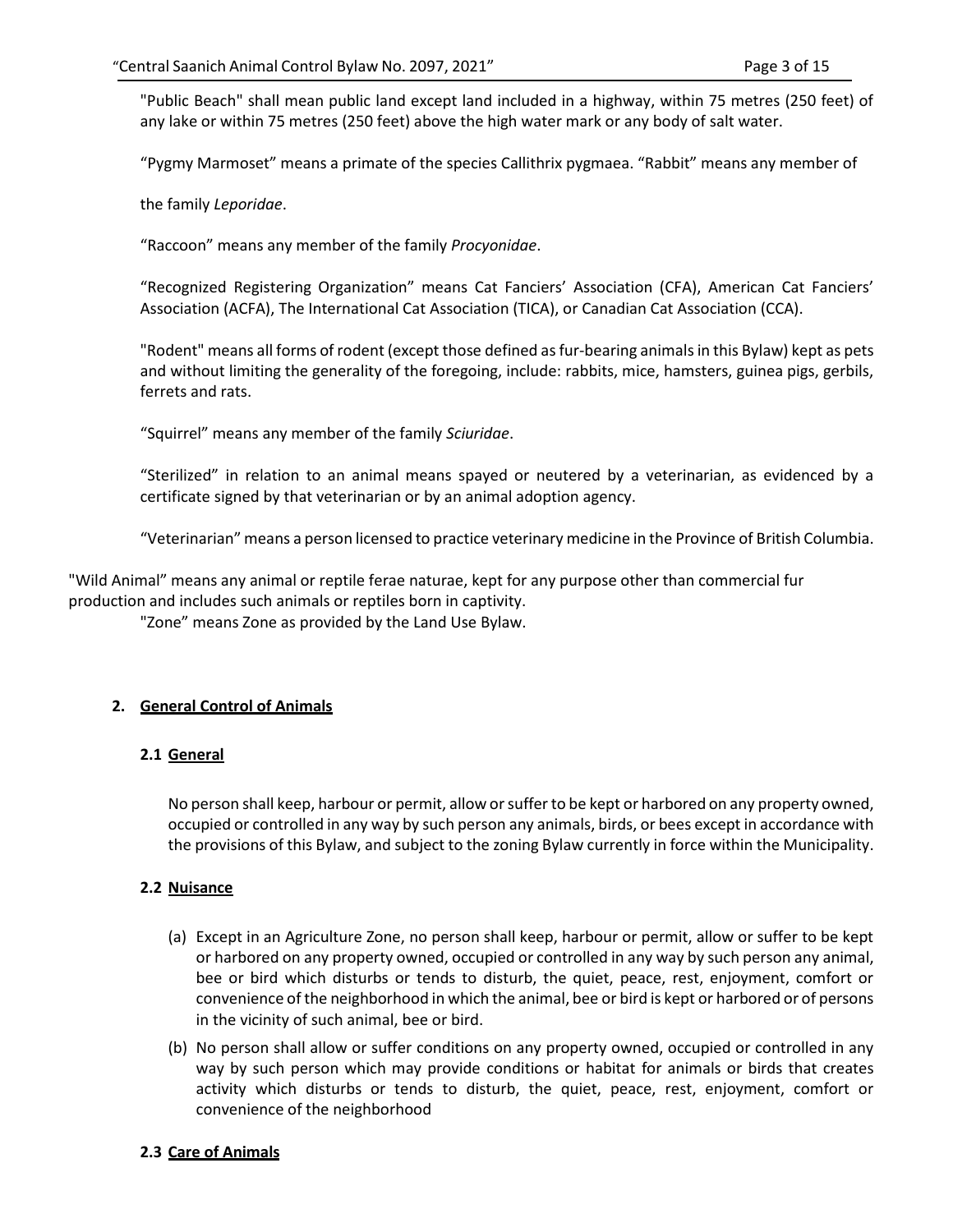- 2.3.1 No person shall keep any animal unless the animal is provided with:
	- a) clean potable drinking water at all times and suitable food of sufficient quantity and quality to allow for normal growth and the maintenance of normal body weight;
	- b) food and water receptacles kept clean and disinfected and located so as to avoid contamination by excrement; and
	- c) the opportunity for periodic exercise sufficient to maintain good health; and
	- d) necessary veterinary medical care when the animal exhibits signs of pain or suffering.
- 2.3.2 No person shall keep any animal which normally resides outdoors, or which is kept outdoors for extended periods of time, unless the animal is provided with shelter:
	- a) that affords protection from heat, cold and wet that is appropriate to the animal's weight and type of coat;
	- b) that is at least 1½ times the length of the animal and at least the animal's length in width, and at least as high as the animal's height measured from the floor or ground to the highest point of the animal when standing in a normal position, plus 10 percent; and
	- c) that is in an area that provides sufficient shade to protect the animal from the direct rays of the sun at all times.
- 2.3.3 Any animal pen and run area must be regularly cleaned and sanitized and all excrement removed at least once a day.
- 2.3.4 No person may cause an animal to be hitched, tied or fastened by any rope, chain or cord that is directly tied around the animal's neck or to a choke collar.
- 2.3.5 No person shall permit or cause an animal to be left in an enclosed space, including a motor vehicle, without adequate ventilation.
- 2.3.6 No person shall keep, harbour or permit, allow or suffer to be kept or harbored on any property owned, occupied or controlled in any way by such person, or have in his possession any animal suffering from any infections, or contagious disease, unless such animal is in isolation and under treatment for the cure of such disease.
- 2.3.7 No person shall use a leg-hold trap, killing trap or killing snare on any land within the boundaries of the District of Central Saanich.

# **2.4 Animal Trespass**

- 2.4.1 No person shall allow, suffer, or permit any animal or bird owned, possessed or harbored by him/her or in his/her charge to be at large or upon a highway or public place or a public beach or a public building or its grounds unless the animal is confined on a leash or chain or otherwise accompanied by and under control of a competent person.
- 2.4.2 No person shall allow, suffer or permit any animal or bird possessed or harbored by him/her or in his/her charge to trespass on any private property.
- 2.4.3 No person shall allow, suffer, or permit any farm animal, or dog, to be present on or within any public park area utilized as a picnic area, playing field, sports field or children's playground area, whether or not the area is then in use.
- 2.4.4 The provisions of 2.4.3 do not apply to a person with a disability accompanied by a guide dog.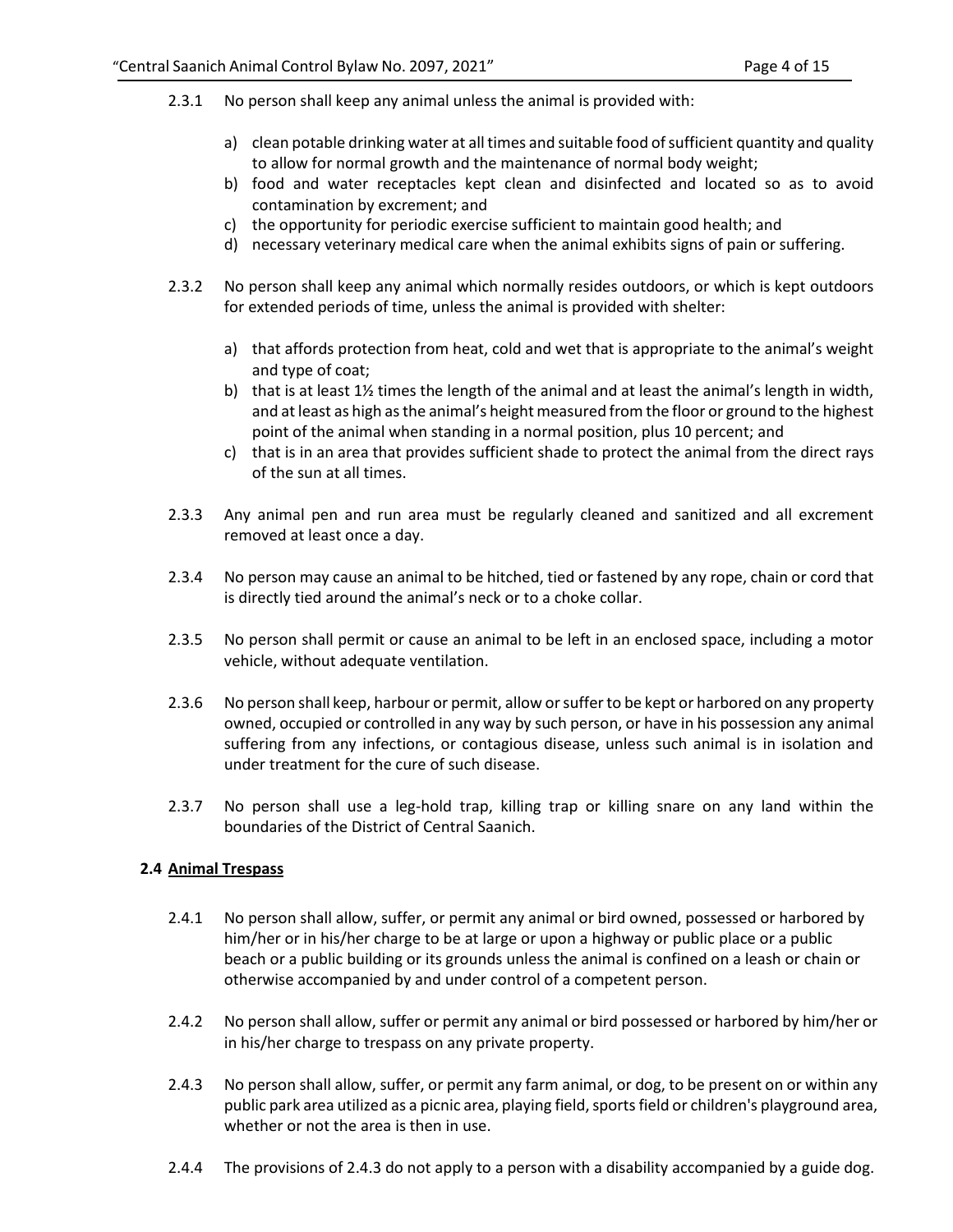## **2.5 Canine Feces**

- 2.5.1 No person having control of a dog shall allow or suffer the dog to defecate:
	- a) on a highway, public beach, park or other public property, or
	- b) on any private property other than the property of the dog owner or the person having control of the dog

unless the person shall immediately remove the excrement.

2.5.2 The provisions of 2.5.1 do not apply to a person with a disability accompanied by a guide dog.

## **2.6 Municipal Pound**

- 2.6.1 The Council does hereby authorize the establishment, maintenance and operation of or contracting for facilities for the impounding of animals at such place or places and upon such premises as the Council may, from time to time, determine by resolution.
- 2.6.2 The Council may from time to time appoint a Poundkeeper to keep the Pound and administer and enforce this Bylaw.
- 2.6.3 The Poundkeeper may impound any animal or bird pursuant to the provisions of this Bylaw.
- 2.6.4 The Poundkeeper shall furnish to all impounded animals and birds sufficient food, water, shelter and veterinary medical care.
- *2.6.5* Any person claiming ownership of an impounded animal or bird may present to the Poundkeeper evidence sufficient to satisfy the Poundkeeper as to such ownership, and the Poundkeeper shall release such animal or bird to the owner upon payment of the applicable fees set out in the *Fees and Charges Bylaw.*
- 2.6.6 If the Poundkeeper has knowledge of the ownership of an impounded animal or bird the Poundkeeper shall give notice of the impoundment to the owner by telephone or regular mail, and such notice shall be deemed to have been received on the date of the telephone call or the third day following the date of mailing of the notice, as the case may be. In the case of a telephone call, a call shall be deemed to have been made if and when the Poundkeeper records a message on a telephone answering machine.
- 2.6.7 The Poundkeeper shall keep a written or digital record of all animals and birds impounded, the date of impoundment, the particulars of any veterinary medical care rendered, the date of giving notice under the preceding provision of this Bylaw, the name and address of any person to whom the animal or bird was released or sold, and the amount of fees collected in respect of the impoundment. The record shall be available to the Collector for inspection at all reasonable times.
- 2.6.8 If any animal or bird has not been claimed by its owner within 96 hours of receiving notice of its impoundment, the Poundkeeper may offer the animal or bird for sale and in the event that the animal or bird is not sold after reasonable efforts to do so have been made, the Poundkeeper may cause it to be destroyed in a humane manner. The proceeds of the sale shall be applied to the fees payable in respect of the impoundment under the *Fees and Charges Bylaw* and any excess shall be retained by the Poundkeeper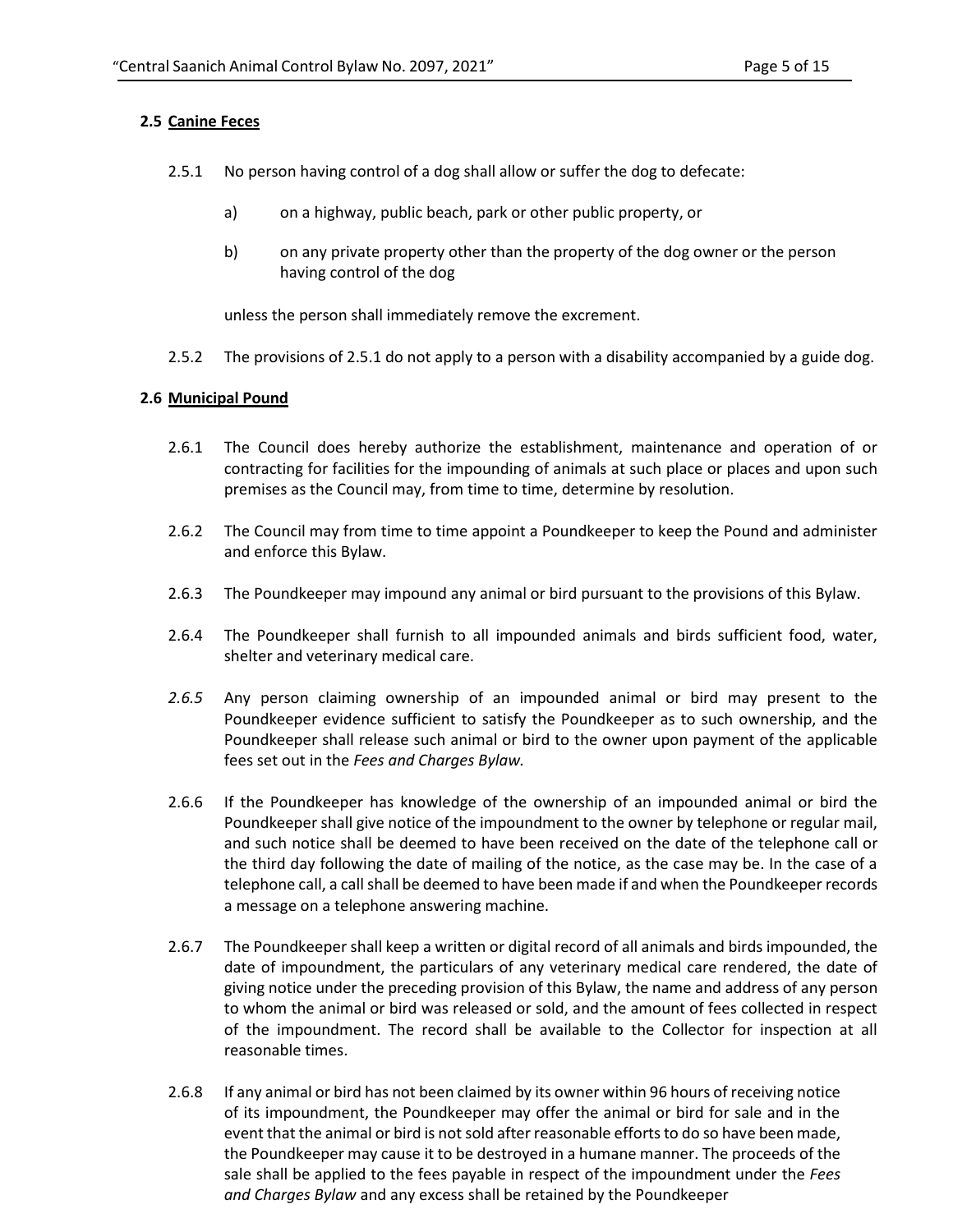for 30 days during which the owner of the animal or bird may claim the excess upon presenting to the Poundkeeper evidence sufficient to satisfy the Poundkeeper as to ownership. The excess shall be paid to the Collector if no such claim is made.

- 2.6.9 No person shall release or attempt to release any animal or bird from the Pound without the consent of the Poundkeeper.
- 2.6.10 The Poundkeeper shall at the end of each calendar month make a financial report to the Collector setting out the amount of fees collected pursuant to the *Fees and Charges Bylaw* in that month and shall pay over to the Collector such fees as have been collected.
- 2.6.11 No person shall obstruct or attempt to obstruct the Poundkeeper in the performance of their duties under this Bylaw.

#### **2.7 Animal Control Officers**

- 2.7.1 The Council may from time to time appoint Animal Control Officers to administer and enforce this Bylaw.
- 2.7.2 An Animal Control Officer may enter, at all reasonable times, on any property in order to ascertain whether the regulations or directions contained in this Bylaw are being complied with.
- 2.7.3 No person shall obstruct or attempt to prevent an Animal Control Officer in the performance of their duties under this Bylaw.
- 2.7.4 Every person occupying premises on or about which an animal or bird is kept and every person having the custody of an animal or bird shall upon being requested to do so by an Animal Control Officer provide the following information:
	- a) The ownership of the animal or bird;
	- b) The number of such animals or birds that the owner owns or harbours;
	- c) The age, sex and breed or general description of each such animal or bird;
	- d) If the animal is a dog, the current licence number issued in respect of the dog.
- 2.7.5 An animal control officer may seize and impound:
	- a) any animal or bird that is unlawfully at large;
	- b) any animal that is in a place at which its presence is prohibited by this Bylaw; and
	- c) any unlicensed dog.
- 2.7.6 Subject to the *Community Charter* and in addition to the seizure powers set out in the *Charter*, an animal control officer may seize and impound any dangerous dog found to be in a place or in circumstances prohibited by this Bylaw, and any person other than the animal control officer and the Poundkeeper may deliver any such dangerous dog to the animal control officer or Poundkeeper for impoundment.

## **3. Dogs**

3.1 No person shall keep more than four dogs over the age of four months on any parcel of land within the Municipality.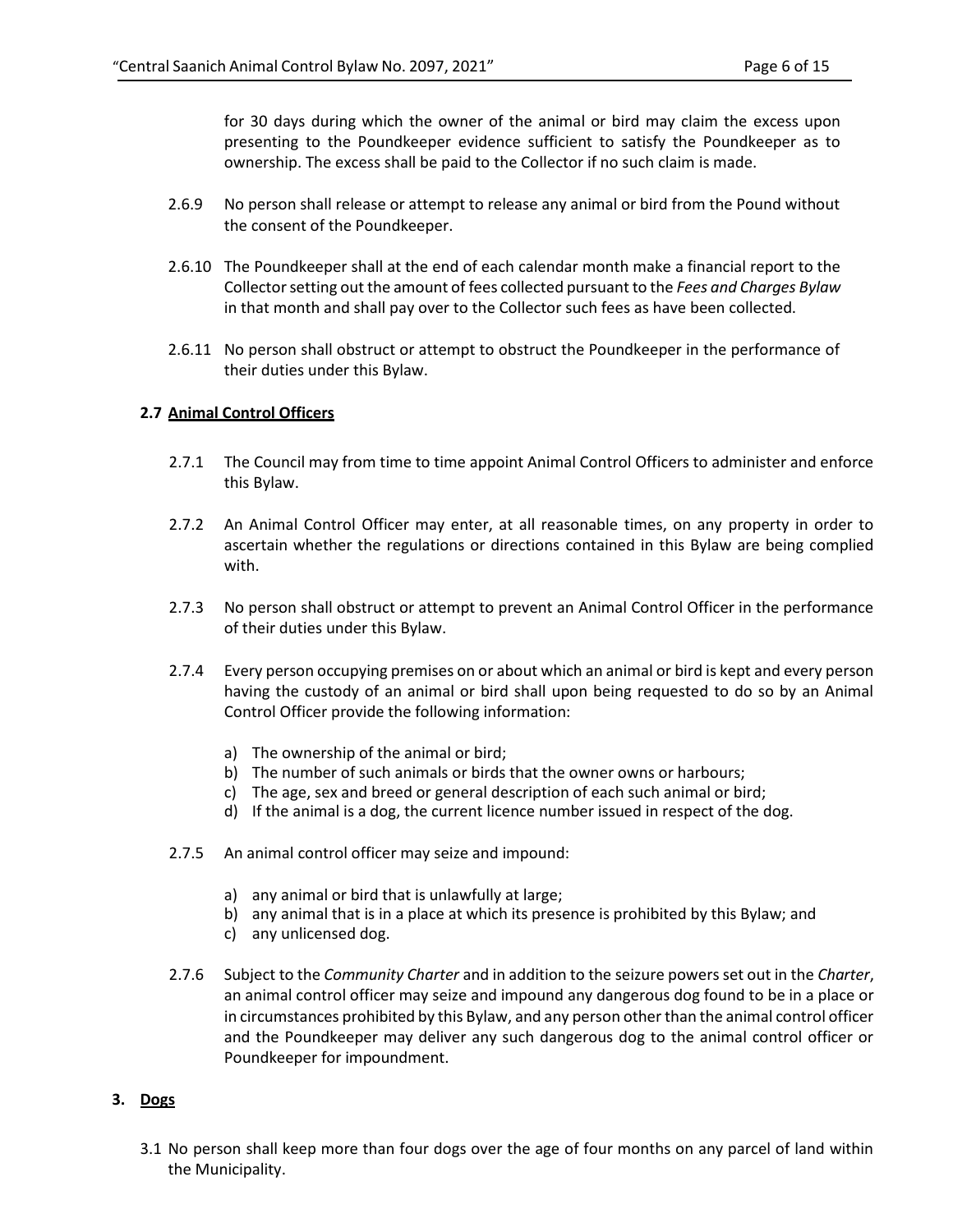- 3.2 No person shall suffer or permit a female dog to run or be at large in the Municipality while in heat (estrus), but shall confine the dog in a secure building, fenced-in area or other place until the period of heat is completed.
- 3.3 No person shall permit any dog by its calls, cries, barks or other noises to disturb the quiet, peace, rest, enjoyment, comfort or convenience of two or more persons in the vicinity.
- 3.4 The owner of a dog must not permit, suffer or allow their dog to harass or molest a person or an animal.
- 3.5 No person being the owner or occupier of any premises within the Municipality shall cause, suffer or permit such premises to be used as or for a kennel.

# **4. Dangerous Dogs**

- 4.1 No person shall permit any dangerous dog owned by them to be at large in the Municipality unless it be effectively muzzled by a properly fitted humane device and is firmly held on a leash, that does not exceed 2.44 metres (8 feet) in length, by a competent person .
- 4.2 Every owner of a dangerous dog must, at all times while the dog is on the premises owned or controlled by such person, keep the dog securely confined either indoors or in an enclosed pen or other structure capable of preventing the entry of children and adequately constructed to prevent the dog from escaping.
- 4.3 No person shall allow his or her dog to bite, attack, terrorize or endanger a person or animal.
- 4.4 The owner of a dangerous dog shall display at each entrance to the property and building in or upon which the dog is kept a sign, in the form attached hereto as Schedule "B". The sign(s) must be posted so that they cannot be easily removed and will be visible and capable of being read from the sidewalk, street or lane abutting the property.
- 4.5 The owner of a dangerous dog shall:
	- (a) if selling or giving away the dog, provide the Poundkeeper or Animal Control Officer with the name, address and telephone number of the new owner;
	- (b) advise the Poundkeeper or Animal Control Officer of the death of the dog and provide a Veterinarian's certificate of death; and
	- (c) advise the Poundkeeper or Animal Control Officer forthwith if the dog is at large or has bitten or attacked any person or animal.

# **5. Dog Licences**

- 5.1 Any person who owns, possesses or harbours any dog over the age of four (4) months shall obtain a licence for the dog, in accordance with the provisions of this Bylaw, on or before the 28<sup>th</sup> day of February in each year provided, however, that if the person becomes the owner, possessor or harbourer of a dog after the  $28<sup>th</sup>$  day of February in any year, the person shall obtain a licence forthwith;
- 5.2 If a written statement from a veterinary surgeon, certifying that a dog has been neutered or spayed, as the case may be, is provided to the Licence Inspector, it shall be accepted in lieu of the licence fee for the calendar year in which the dog was neutered or spayed, or in the following year if a licence has been obtained prior to the neutering or spaying.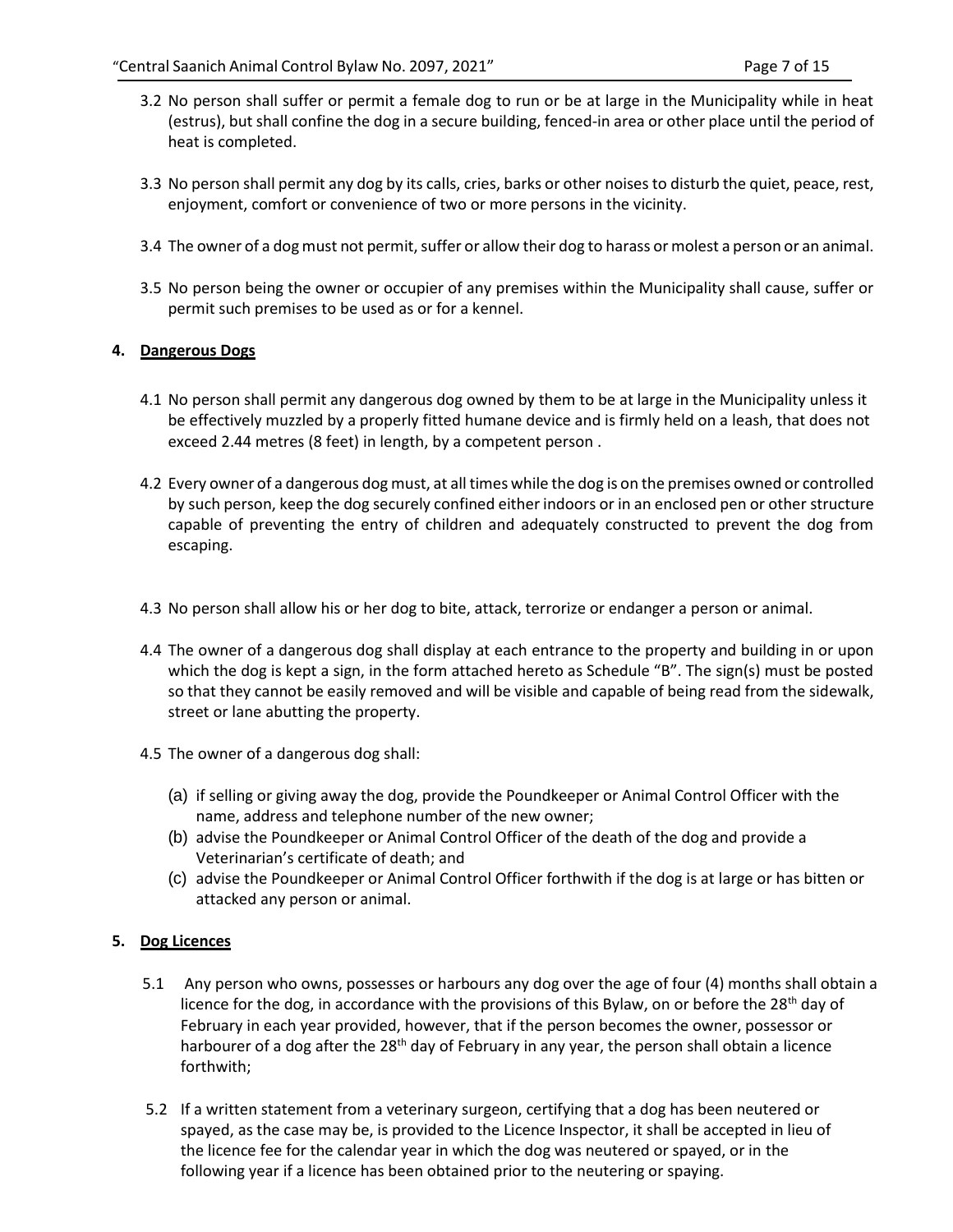- 5.3 If the appropriate licence fee has not been paid by the 28<sup>th</sup> day of February of the licencing year, the owner or any dog not so licenced shall pay an additional fee as set out in the *Fees and Charges Bylaw* unless no licence fee was payable in respect of such dog;
- 5.4 A dog licence issued pursuant to this Bylaw is valid for the Licencing Year in which it is purchased and shall expire on the thirty first day of December in that licence year;
- 5.5 Application for a dog licence shall be made to any of the Animal Control Officers of the Municipality or to such other persons as may be appointed by Council from time-to-time to issue dog licences, who are hereby authorized to receive such applications and to issue dog licences.
- 5.6 Where the owner of a dog, in respect of which a licence has been issued, ceases to be the owner, the licence shall be cancelled.
- 5.7 The fees for dog licences in the Municipality shall be as outlined in the *Fees and Charges Bylaw*.
- 5.8 Every licence issued pursuant to this Bylaw shall expire at midnight on the last day of the licence year.
- 5.9 With every licence there shall be issued a metal tag impressed or stamped with a number corresponding to the number on the licence issued and with distinguishing mark to indicate it was issued by the Municipality;
- 5.10 The owner of every licensed dog shall keep on the dog a collar or harness to which shall be attached the metal tag issued with the licence for the dog.
- 5.11 Where any dog tag issued under this bylaw is lost or destroyed, the owner of the dog may apply for a replacement tag and shall pay a replacement fee as identified in the *Fees and Charges Bylaw.*
- 5.12 Any person taking up residence in the Municipality and owning a dog bearing a valid current licence issued by another Municipality shall be exempted from paying a licence fee in the current year. Such owner shall notify the Municipality of the owner's name and address and the licence tag number issued by another Municipality for the current licensing year.
- 5.13 No person, other than its owner, shall remove any collar, harness or metal licence tag from any licenced dog.
- 5.14 No person purchasing a dog from the Pound shall remove the dog from the premises until a licence and metal tag have been obtained and the metal tag has been attached to a collar or harness on the dog.

# **6. Cats**

- 6.1 No person shall keep, shelter, or harbour more than four cats over the age of four months on any parcel of land in the Municipality unless the area of the parcel exceeds two hectares.
- 6.2 The owner of a cat is responsible for ensuring that the cat bears sufficient identification to allow any person finding the cat running at large to identify and contact the owner. For clarity, but without limiting the identification options open to an owner, cat identification may take the form of a collar and tag worn by the cat, a traceable tattoo or microchip.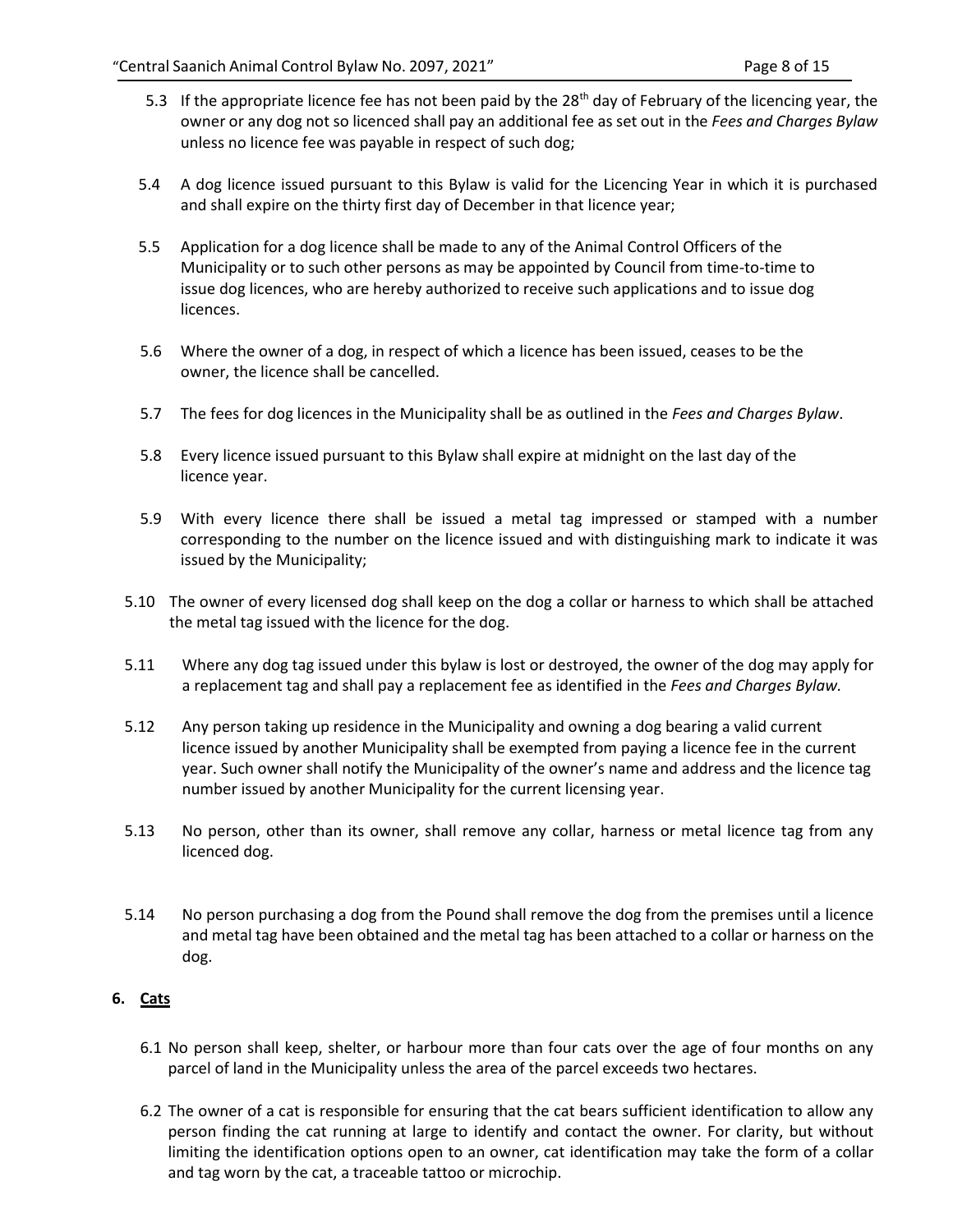- 6.3 It is unlawful for any person other than the owner of a cat or the poundkeeper to remove any identification worn by a cat pursuant to Section 6.2 of this Bylaw.
- 6.4 No owner or occupier of a parcel in the District shall own or harbour a cat that has not been sterilized by a veterinarian, unless the cat is registered with a Recognized Registering Organization.
- 6.5 If a cat has been impounded, it shall be released to the owner upon payment of the applicable fees prescribed in the *Fees and Charges Bylaw*, as amended from time to time. If the cat is not claimed or the fee not paid, the cat will become the property of the Poundkeeper.
- 6.6 An Animal Control Officer, after payment of the prescribed impoundment fee in the *Fees and Charges* Bylaw, as amended from time to time, shall refund the fee if the Animal Control Officer is provided, within 30 days after payment, with a certificate from a veterinarian verifying the sterilization of the cat.
- 6.7 The owner of a cat is exempted from a requirement in this Bylaw to sterilize the cat if the owner obtains and produces to the Animal Control Officer a letter signed by a veterinarian stating either that the cat should not be sterilized because of advanced age or that surgical procedures, including sterilization, present a risk to the cat because of the specific health issues described in the letter.

# **7. Rodents**

7.1 No person keeping a rodent shall permit the rodent to run at large but shall confine the rodent to the owner's property unless the rodent is on a leash or confined in a suitable cage or pet carrier.

# **8. Wild Animals**

- 8.1 No person shall keep or harbour any wild animal on any parcel of land in the Municipality.
- 8.2. Notwithstanding Section 8.1, a person may keep a Pygmy Marmoset on any parcel of land within the Municipality if the person holds a permit authorizing the possession of that Pygmy Marmoset individual under the Wildlife Act.
- 8.3 (a) No person shall provide deer, raccoons, squirrels, wild rodents, feral rabbits or other wild animals with food either directly or by leaving or placing in, on or about land or premises any food, food waste, or other material that is or is likely to be attractive to deer, raccoons, squirrels, wild rodents, feral rabbits or other wild animals for the purpose of feeding those animals, other than a conservation officer acting in the performance of his or her duties, or a person acting under the direction of or with the permission of a conservation officer.
- (b) No person shall provide birds, domestic animals or other animals with food either by directly or indirectly leaving or placing in, on or about land or premises any food, food waste, or other material that is likely to be attractive to birds, domestic animals or other animals in a manner which disturbs or tends to disturb, the quiet, peace, rest, enjoyment, comfort or convenience of the neighborhood.
- 8.4 For certainty, the prohibition in section 8.3 does not apply in relation to:
	- (a) hunting and trapping activities carried out in accordance with the *Wildlife Act*;
	- (b) farm operations;
	- (c) fruit or vegetable gardening for human consumption; or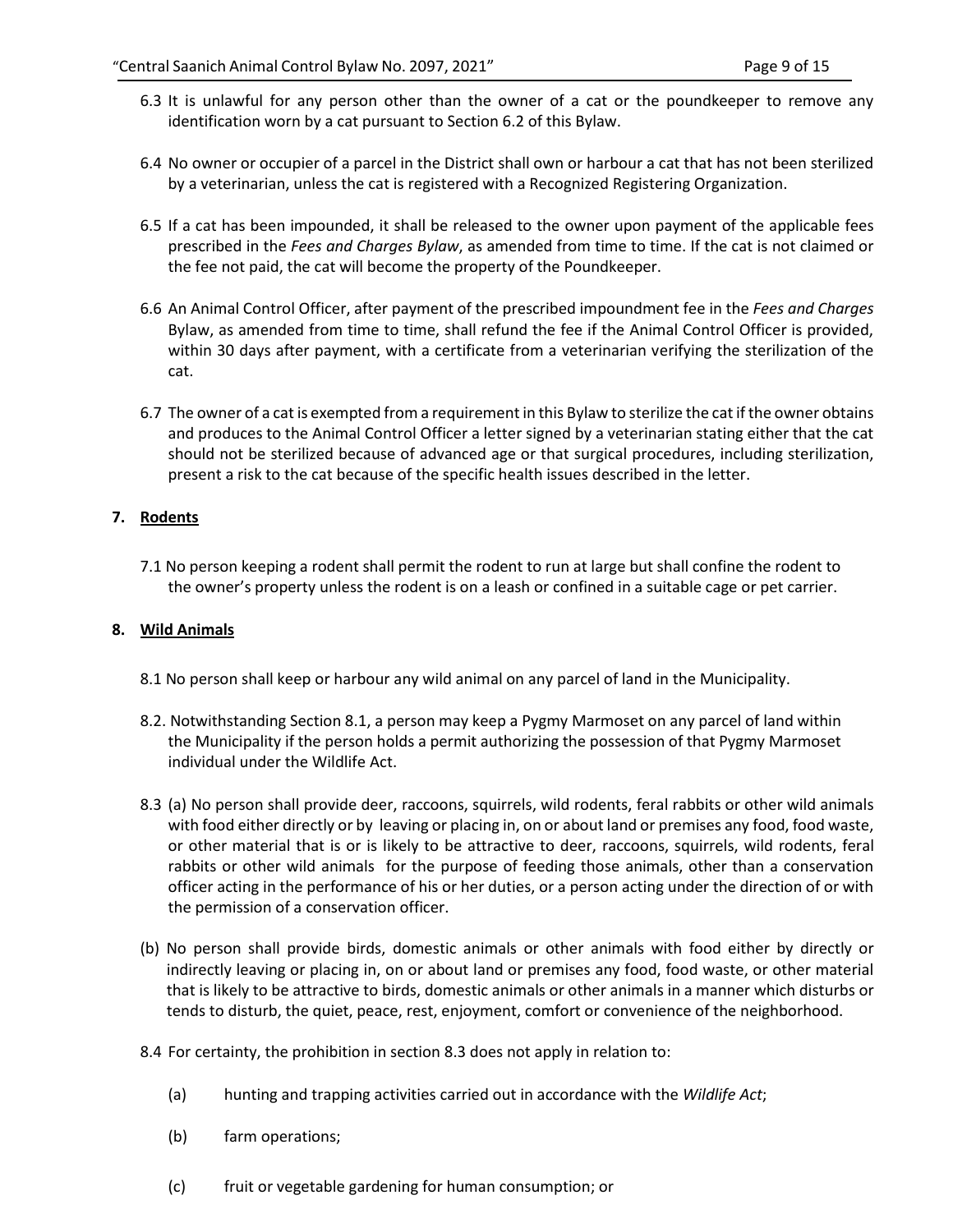(d) ornamental plants and flowers.

# **9. Poultry**

- 9.1 No person shall keep or harbour any poultry, with the exception of chickens and ducks, on any parcel of land within the Municipality unless "agriculture" is a permitted use of the parcel under the Municipality's zoning regulations.
- 9.2 No person shall keep or harbour a rooster over the age of three (3) months on any parcel of land within the Municipality unless "agriculture" is a permitted use of the parcel under the Municipality's zoning regulations.
- 9.3 No person shall keep or harbour:
	- (a) more than 8 chickens or ducks on a parcel of land less than 1858 square metres (.46 acres) in area; or
	- (b) more than 10 chickens or ducks on a parcel of land greater than 1858 square metres (.46 acres) and less than 4047 square metres (1 acre) in area; or
	- (c) more than 12 chickens or ducks on a parcel of land greater than or equal to 4047 square metres (1 acre) in area.
- 9.4 Notwithstanding the provisions of Section 9.3, there is no limit to the maximum number of chickens or ducks that can be kept or housed where "agriculture" is a permitted use of the parcel under the Municipality's zoning regulations.
- 9.5 No person shall keep or harbour any poultry on any parcel of land within the Municipality in contravention of the *Farm Practices Protection Act*.

## **10. Ornamental Birds**

10.1 No person shall keep or harbour any ornamental bird on any parcel of land within the Municipality unless the bird is housed and enclosed at all times on the parcel on which it is kept.

# **11. Pigeons**

11.1 Notwithstanding the provisions of Section 9.1, no person shall keep more than 50 pigeons on any parcel of land within the Municipality other than on land in an Agriculture Zone.

# **12. Bees**

12.1 Except in designated Agriculture Zones, no person shall place any hive or other device for the housing of bees on any parcel of land unless the hive or device is located at least 7.62 metres (25 feet) from any property line, but this regulation does not apply if the hive or other device is used in conjunction with the operation of a greenhouse.

# **13. Compensation**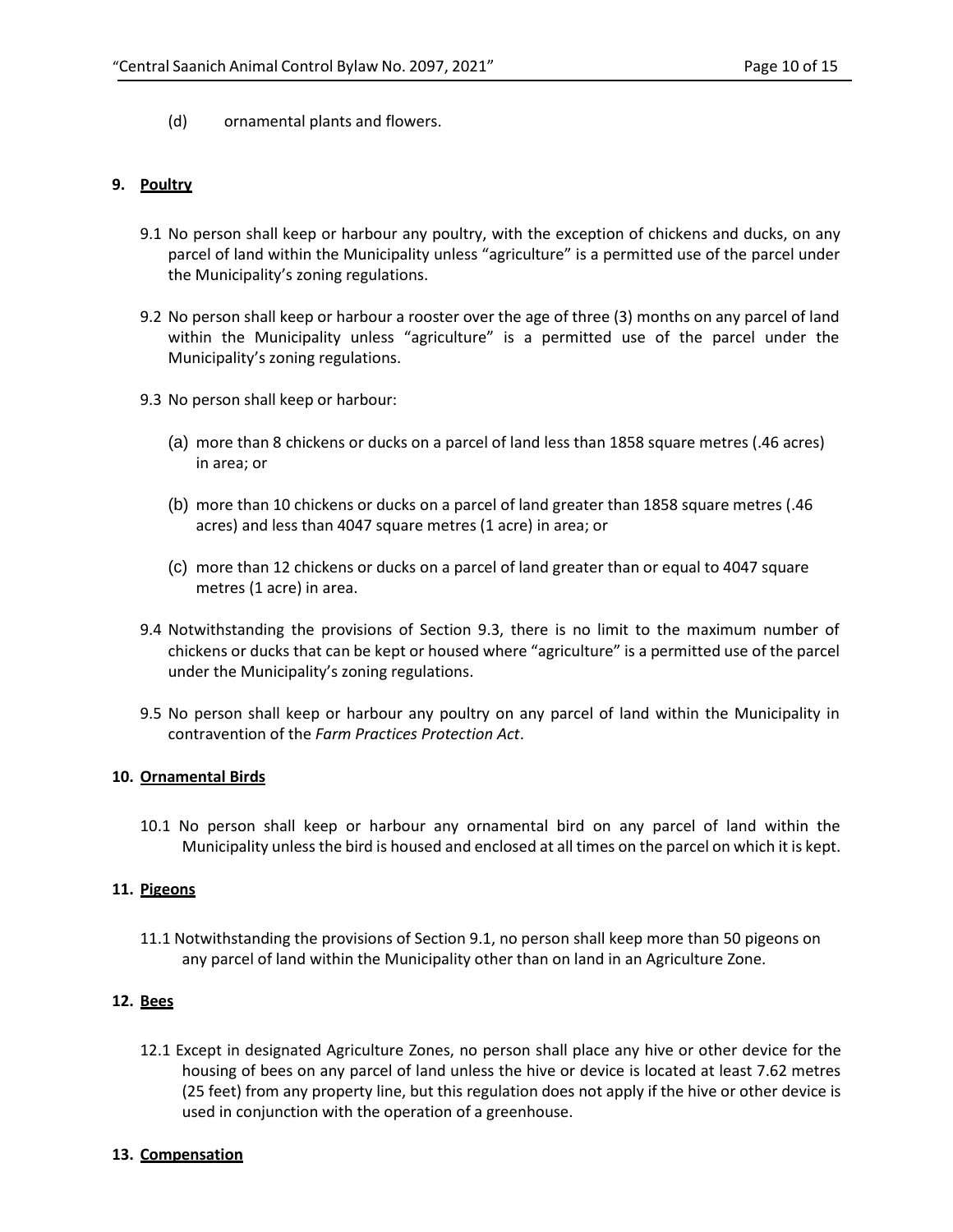- 13.1 The Municipality, or an agency or corporation providing animal control services to the Municipality, may pay compensation to the owner of fur-bearing animals as defined in the Fur Farm Act, and poultry, domestic animals, farm animals, and game that are kept for agricultural purposes, killed or injured by any dog apparently over the age of four (4) months, the owner of which is unknown, and after diligent enquiry cannot be found, in the amount of the lesser of:
	- a) seventy-five percent (75%) of the decrease in the market value of the animal as a result of its death or injury, or
	- b) seven hundred and fifty dollars (\$750.00) in the case of any individual animal killed or injured.
- 13.2 All claims pursuant to the provisions of this Bylaw shall be filed with the Animal Control Officer.
- 13.3 No claim shall be authorized under this Bylaw unless:
	- a) the Municipality or agency or corporation providing animal control services to the Municipality, is satisfied that the owner of the animals that have been injured or killed has taken all reasonable precautions to protect such animals; and
	- b) the loss is reported to the Animal Control Officer within three (3) business days of the occurrence being discovered.
- 13.4 Applications for compensation under this Bylaw shall be in the form attached hereto as Schedule "B".

## **14. Penalty**

- 14.1 Any person who contravenes any provision of this Bylaw or who suffers or permits any act or thing to be done in contravention of this Bylaw, or who refuses, omits or neglects to fulfill, observe, carry out or perform any duty or obligation imposed by this Bylaw is guilty of an offence and shall be liable on summary conviction to a fine not exceeding \$500.00 for each offence.
- 14.2 A separate offence shall be deemed to be committed during each day in which a contravention occurs or continues.
- 14.3 Notwithstanding Section 13.1, any person who contravenes Section 4 of this Bylaw where the contravention results in a person or farm animal being injured or killed shall be liable to a fine not exceeding \$10,000.00.

# **15. Citation**

15.1 This Bylaw may be cited for all purposes as the "**Central Saanich Animal Control Bylaw No. 2054, 2020**".

## **16. Repeal**

16.1 **"Central Saanich Animal Control Bylaw No. 2015, 2019**" is hereby repealed.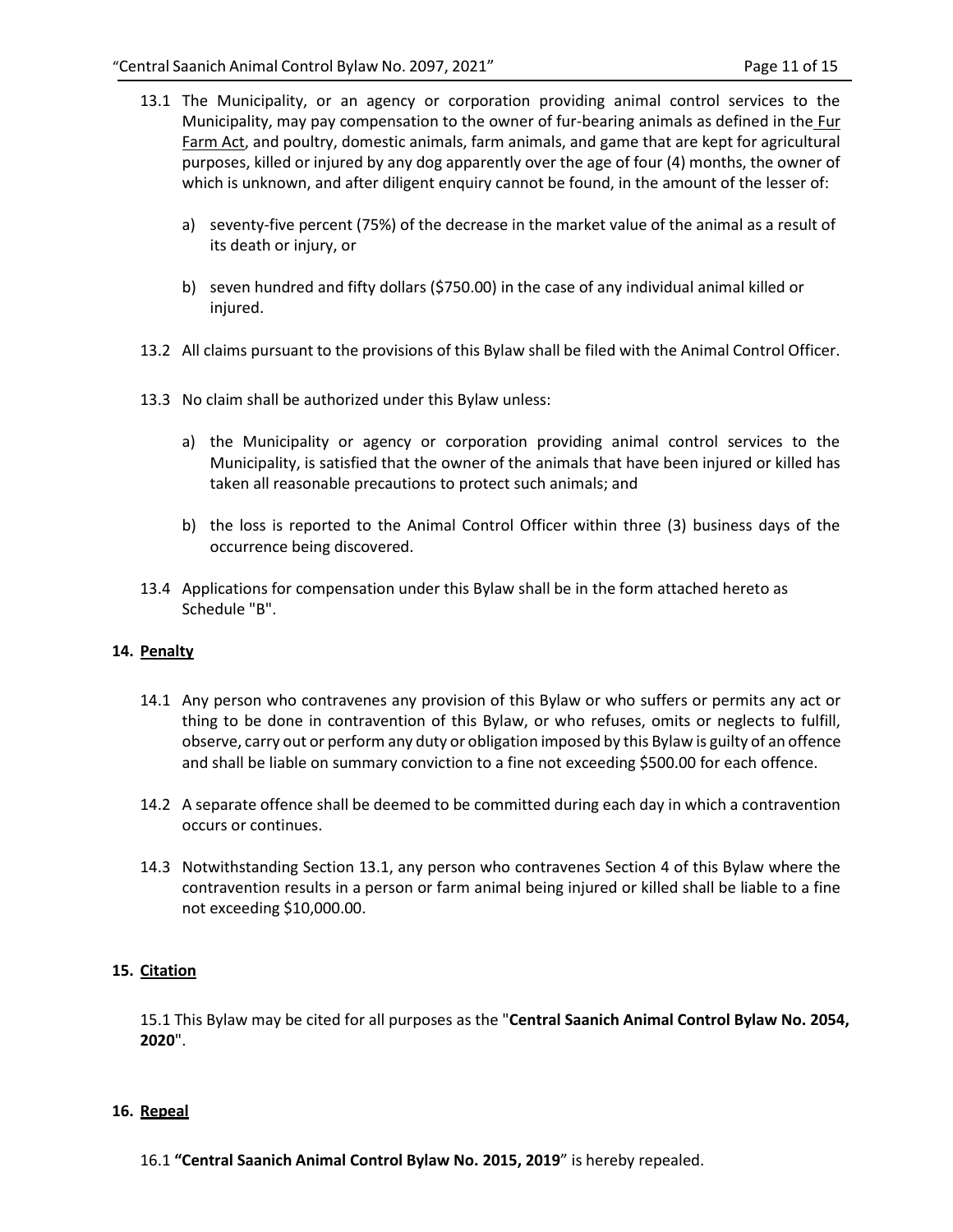| READ A FIRST TIME this        | $10^{\text{th}}$ | day of | January  | , 2022 |
|-------------------------------|------------------|--------|----------|--------|
| READ A SECOND TIME this       | $10^{\text{th}}$ | day of | January  | , 2022 |
| AMENDED the                   | 10 <sup>th</sup> | day of | January  | , 2022 |
| <b>READ A THIRD TIME this</b> | 10 <sup>th</sup> | day of | January  | , 2022 |
| <b>ADOPTED this</b>           | 14th             | day of | February | , 2022 |

**[original signed by] [original signed by]**

Ryan Windsor Emilie Gorman

Mayor **Director of Corporate Services**/ Corporate Officer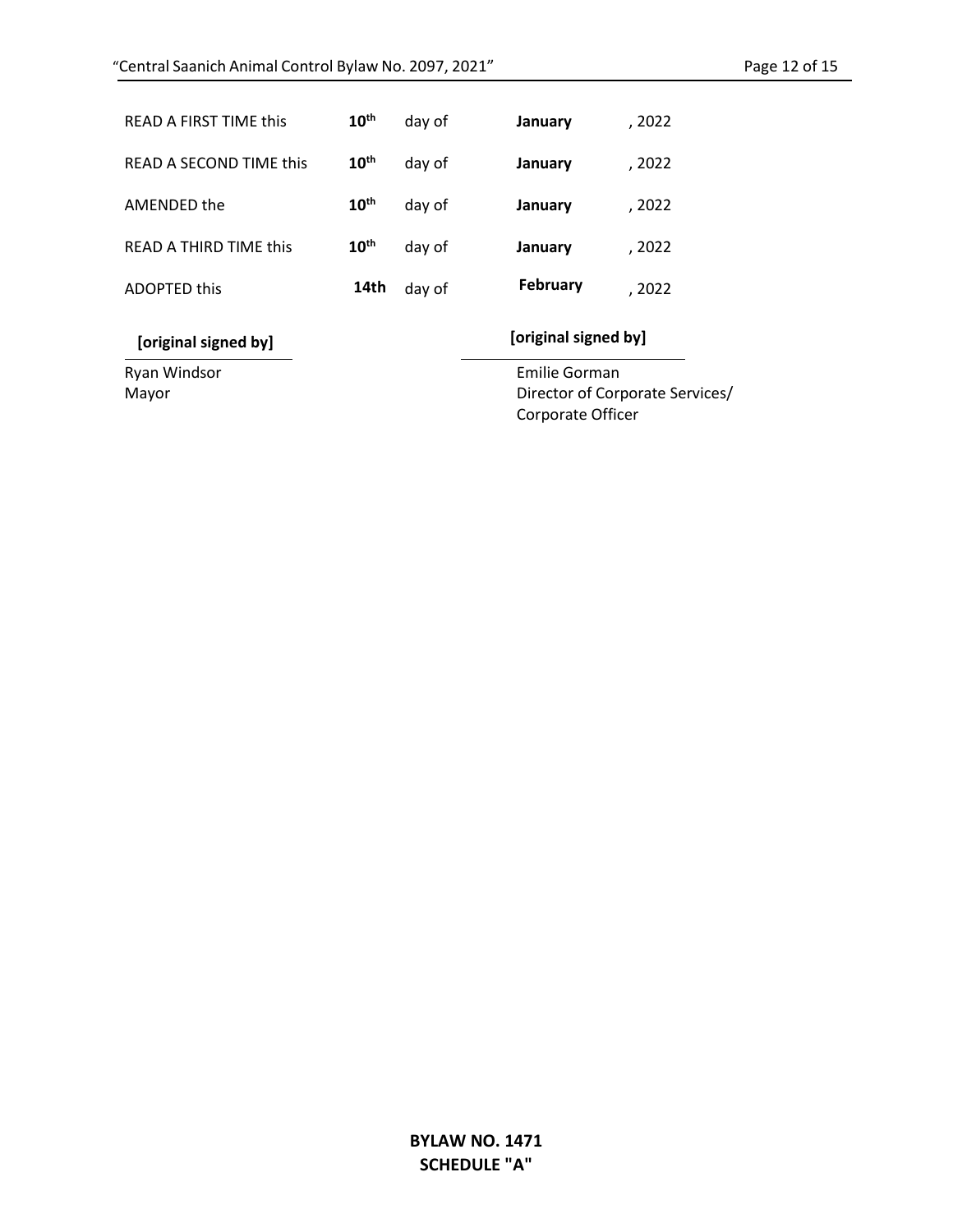**Dangerous Dog Sign**



# **DANGEROUS DOG ON PREMISES**

**SCHEDULE "B"**

**APPLICATION FOR COMPENSATION UNDER CENTRAL SAANICH ANIMAL CONTROL BYLAW**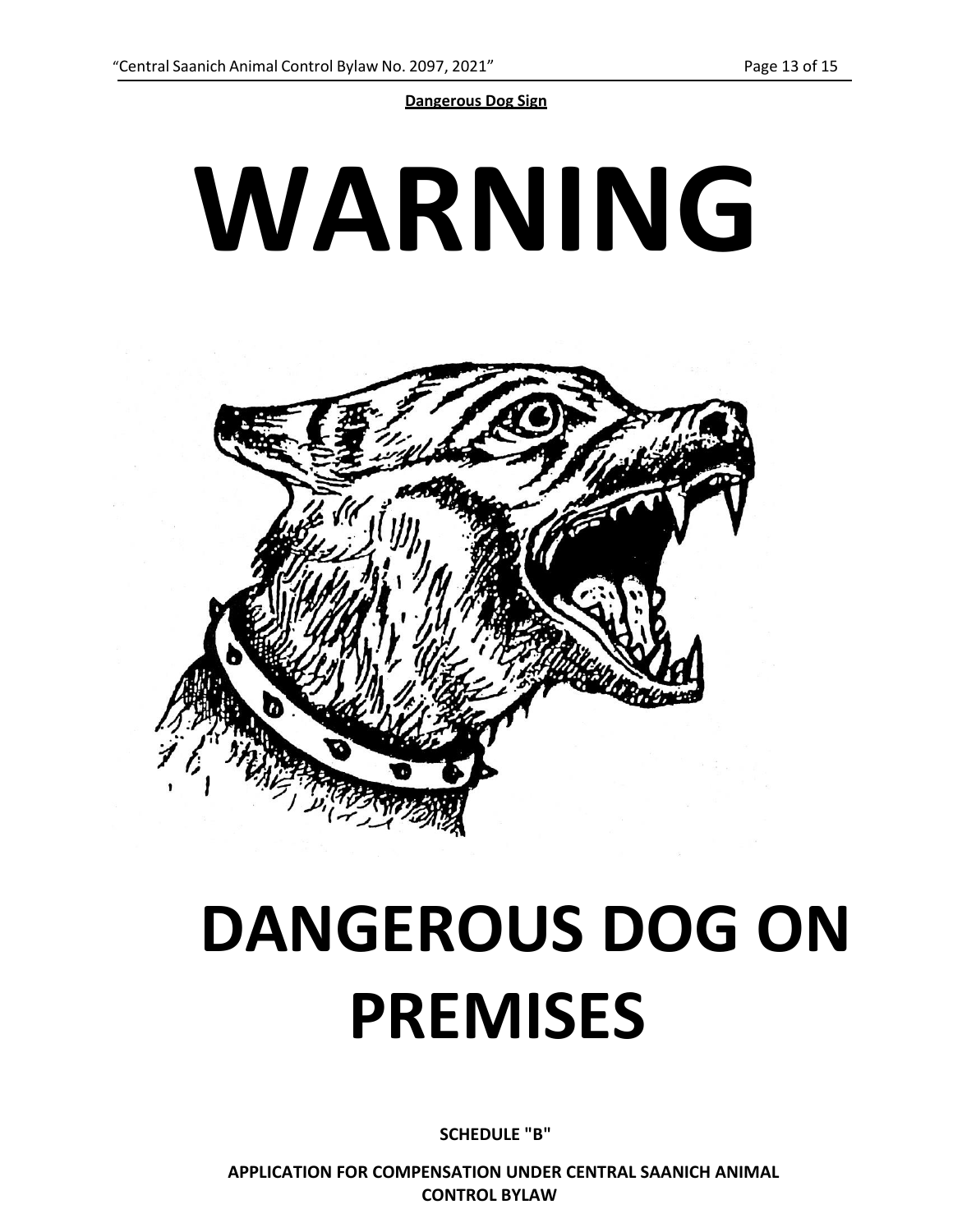1. Name:

- 2. Address: 2. Address: 2. Address: 2. Address: 2. Postal Code: 2. Postal Code: 2. Postal Code: 2. Postal Code:
- 3. At AM/PM on , 20

the following domestic animals owned by me were killed or injured by dog(s):

| <b>Type of Animal Killed</b>                         | <b>Number</b> | <b>Species Description</b> | Age | Sex | <b>Reduction in</b><br><b>Market Value</b> |
|------------------------------------------------------|---------------|----------------------------|-----|-----|--------------------------------------------|
| Cattle                                               |               |                            |     |     |                                            |
| Goat                                                 |               |                            |     |     |                                            |
| Horse                                                |               |                            |     |     |                                            |
| Rabbit                                               |               |                            |     |     |                                            |
| Sheep                                                |               |                            |     |     |                                            |
| Swine                                                |               |                            |     |     |                                            |
| Poultry                                              |               |                            |     |     |                                            |
| Fur-Bearing Animal as defined<br>in the Fur Farm Act |               |                            |     |     |                                            |
| Other                                                |               |                            |     |     |                                            |
| <b>Total Value of Claim</b>                          |               |                            |     |     |                                            |

4. Within three (3) business days of the date stated above I notified:

5. Details of Attack: